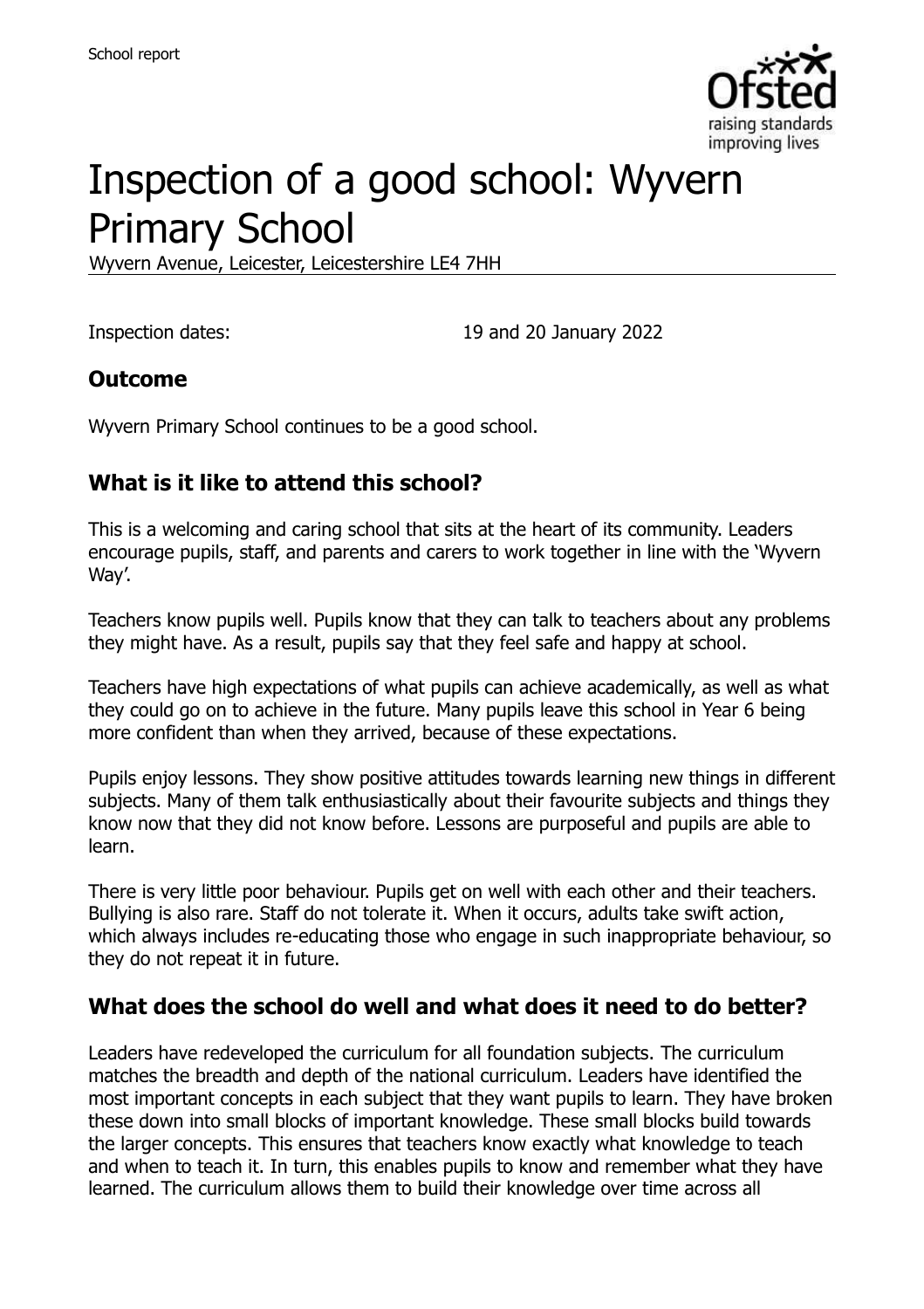

subjects. All pupils, including those with special educational needs and/or disabilities (SEND), can access the full curriculum.

Teachers have good subject knowledge. They receive training from subject leaders. In many lessons, teachers choose resources well to support pupils to learn the most important knowledge. Teachers use assessment well to check that pupils remember important knowledge before they move the learning on. In some subjects, such as mathematics, teachers sometimes assess pupils several weeks after they have learned a topic. This is one way in which they check that pupils have remembered important knowledge over time. On occasions, teachers present too much information all at once. When this happens, some pupils have too much to consider and do not remember the most important knowledge.

The curriculum starts in early years. Through the assessments they undertake, teachers identify where each child needs to develop. They use this information to plan learning activities. Children know that teachers have selected activities especially for them if they notice their own picture on the activity set. Early learning facilitators are on hand to support children to learn and develop through guided play.

Pupils become fluent readers by the time they leave the school. The teaching of early reading is prioritised. Leaders ensure that all staff are trained so that they are experts in early reading. Teachers assess pupils' phonics knowledge daily. If pupils fall behind, they receive support to help them catch up quickly. Leaders match books closely to the sounds that pupils know. Pupils become more confident in reading over time. In early years and key stage 1, teachers read key texts to pupils daily. This helps pupils to develop a love for reading. Pupils continue to read every day in key stage 2. They can talk enthusiastically about their selected texts, such as 'Coraline' and 'The nowhere emporium'. This develops further their love for reading and encourages them to read their own books for pleasure.

Leaders ensure that teachers have access to 'strategy profiles' for pupils with SEND. These provide teachers with the information they need to support these pupils. Leaders regularly check how well pupils with SEND are achieving. This enables them to ensure that these pupils are well supported.

Pupils learn about personal safety, online safety and relationships education. Many take up roles such as those of pupil governor, eco-warrior and rights and responsibilities officer. Pupils know about discrimination and equalities. Many benefit from attending one of the after-school clubs, such as chess club and yoga club. Pupils often take the lead in planning assemblies for religious events they observe at home. Pupils learn to celebrate diversity and respect differences. They are well prepared for life in modern Britain.

Leaders have made changes and have continued to improve the school since the previous inspection. While making these changes, they have engaged with staff and the local community. Staff say that leaders are considerate of their workload and well-being.

## **Safeguarding**

The arrangements for safeguarding are effective.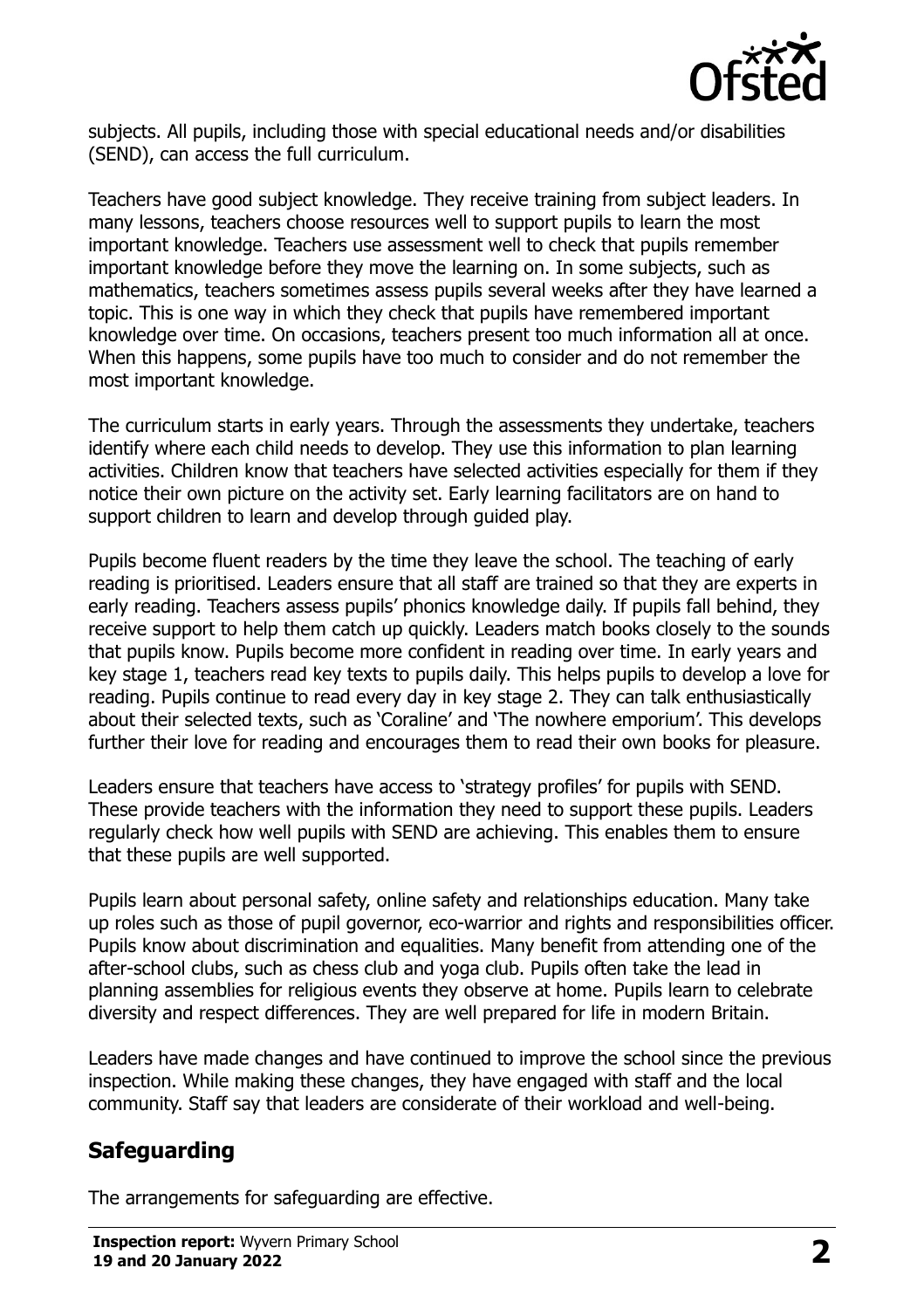

Staff receive regular training so that their safeguarding knowledge is up to date. They understand the issues that are prevalent in the local community and keep a very close eye on pupils. Staff know how to identify, record and report concerns about pupils.

Leaders work with external agencies to provide support for families that need it. A family support officer is available to make immediate contact with local services. This ensures that the most vulnerable pupils receive the right support quickly.

Governors perform regular checks to make sure that staff are following safeguarding procedures.

## **What does the school need to do to improve?**

## **(Information for the school and appropriate authority)**

In some lessons, teachers present too much information all at once. In these lessons, some pupils do not remember the most important knowledge as well as they should. Leaders must ensure that all teachers understand how to present the most important knowledge so that pupils are able to understand and recall it well.

## **Background**

When we have judged a school to be good, we will then normally go into the school about once every four years to confirm that the school remains good. This is called a section 8 inspection of a good or outstanding school, because it is carried out under section 8 of the Education Act 2005. We do not give graded judgements on a section 8 inspection. However, if we find evidence that a school would now receive a higher or lower grade, then the next inspection will be a section 5 inspection. Usually this is within one to two years of the date of the section 8 inspection. If we have serious concerns about safeguarding, behaviour or the quality of education, we will deem the section 8 inspection a section 5 inspection immediately.

This is the second section 8 inspection since we judged the school to be good in April 2013.

## **How can I feed back my views?**

You can use [Ofsted Parent View](https://parentview.ofsted.gov.uk/) to give Ofsted your opinion on your child's school, or to find out what other parents and carers think. We use information from Ofsted Parent View when deciding which schools to inspect, when to inspect them and as part of their inspection.

The Department for Education has further quidance on how to complain about a school.

If you are the school and you are not happy with the inspection or the report, you can [complain to Ofsted.](https://www.gov.uk/complain-ofsted-report)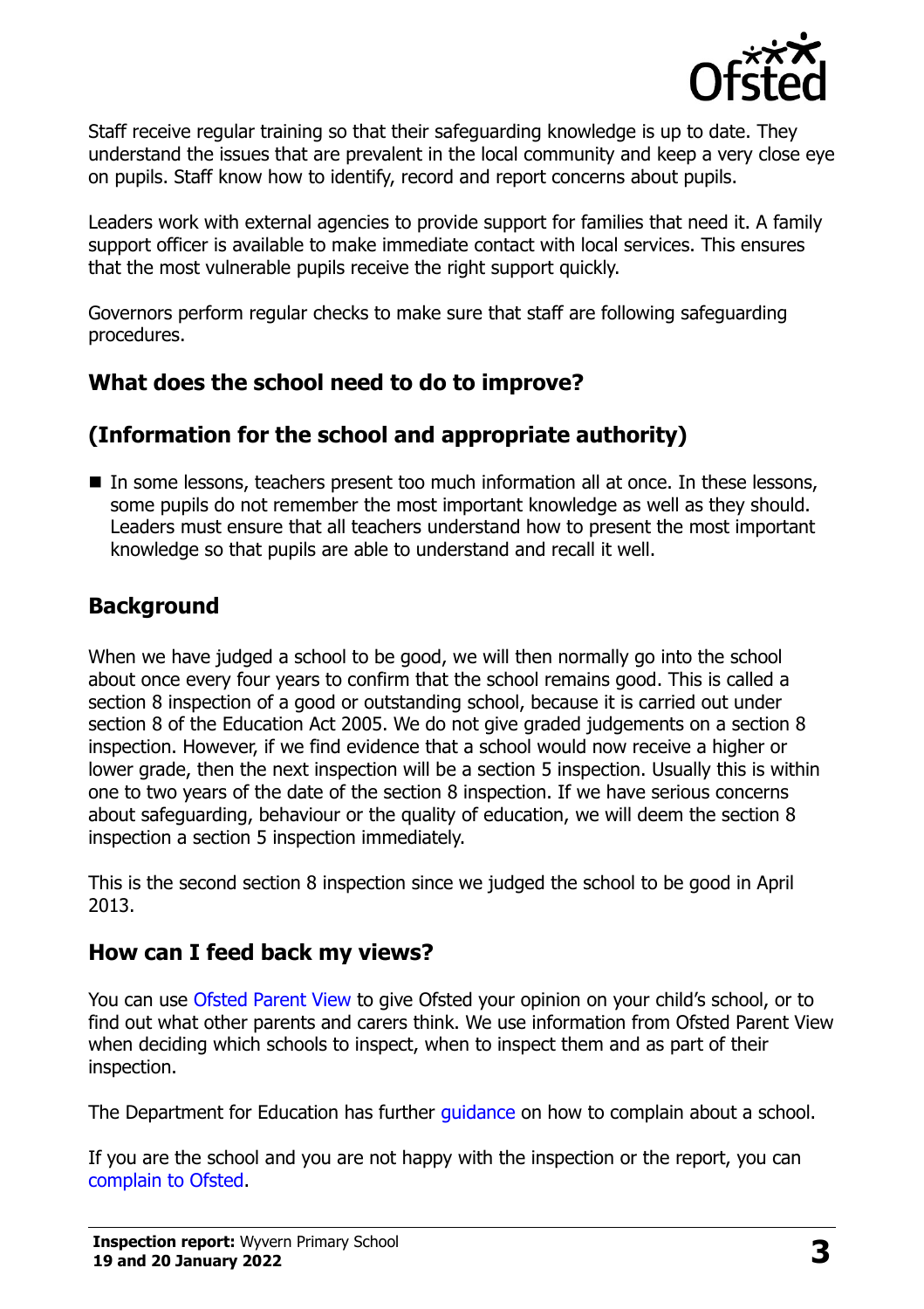

## **Further information**

You can search for [published performance information](http://www.compare-school-performance.service.gov.uk/) about the school.

In the report, '[disadvantaged pupils](http://www.gov.uk/guidance/pupil-premium-information-for-schools-and-alternative-provision-settings)' refers to those pupils who attract government pupil premium funding: pupils claiming free school meals at any point in the last six years and pupils in care or who left care through adoption or another formal route.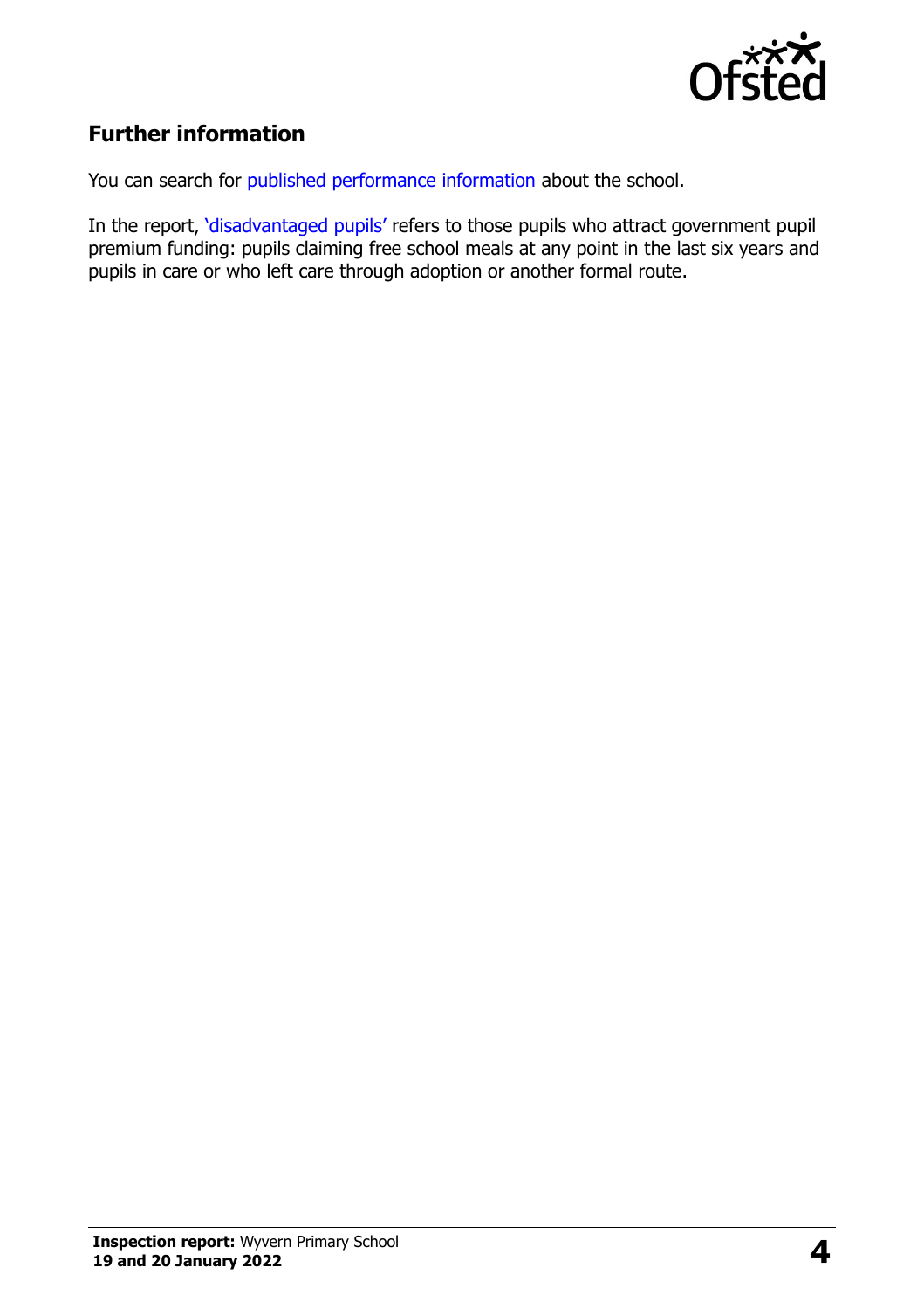

#### **School details**

| Unique reference number             | 120028                                                               |
|-------------------------------------|----------------------------------------------------------------------|
| <b>Local authority</b>              | Leicester                                                            |
| <b>Inspection number</b>            | 10212521                                                             |
| <b>School category</b>              | Community                                                            |
| Age range of pupils                 | 3 to 11                                                              |
| <b>Gender of pupils</b>             | Mixed                                                                |
| Number of pupils on the school roll | 402                                                                  |
| <b>Appropriate authority</b>        | The governing body                                                   |
| <b>Chair of governing body</b>      | Louise Smith                                                         |
| <b>Headteacher</b>                  | Deborah Sedgwick                                                     |
| Website                             | www.wyvern.leicester.sch.uk                                          |
| Date of previous inspection         | 24 January 2017, under section 8 of the<br><b>Education Act 2005</b> |

## **Information about this school**

 $\blacksquare$  The school does not use any alternative providers.

#### **Information about this inspection**

This was the first routine inspection the school had received since the COVID-19 pandemic began. The inspector discussed the impact of the pandemic with leaders, and has taken that into account in his evaluation.

- The inspector carried out deep dives in reading, computing and mathematics. For each deep dive, he met with subject leaders, looked at curriculum plans, visited lessons, spoke to teachers and spoke to pupils and looked at samples of pupils' work. The inspector also heard pupils read to a familiar adult.
- The inspector met with the leader of the early years provision.
- The inspector met with a group of pupils from Year 4 to discuss personal development. He spoke with pupils informally and observed pupils' behaviour during social times.
- The inspector met with the designated safeguarding lead to discuss the actions taken to keep children safe. He reviewed a range of documents, including the school's single central record.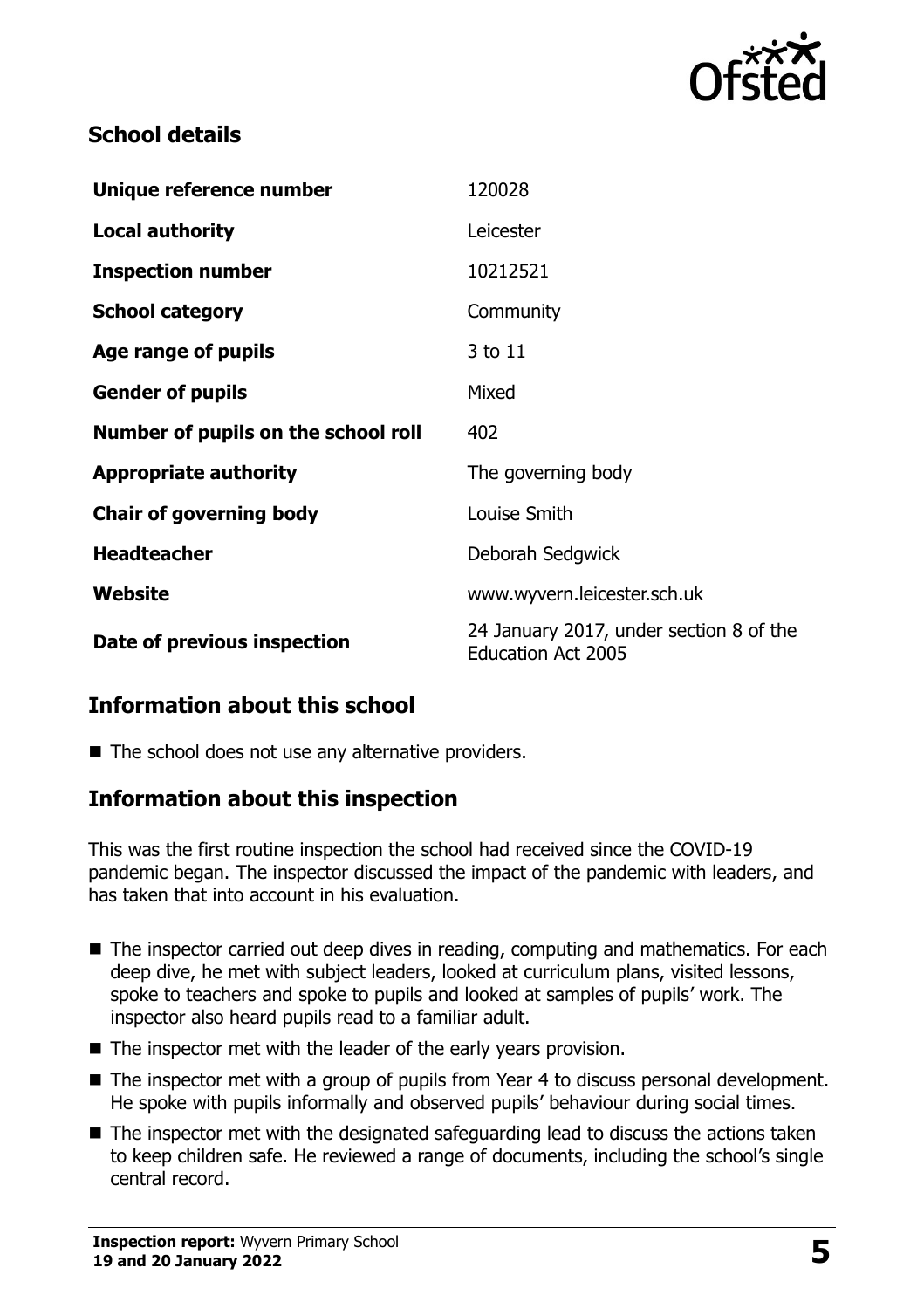

- The inspector reviewed a range of documentation, including the school's self-evaluation and improvement plan and the quality assurance evaluations completed by the local authority.
- The inspector spoke by telephone separately to the chair of governors and a representative of the local authority.
- The inspector took into account the responses to Ofsted's online questionnaire, Parent View.

#### **Inspection team**

Rakesh Patel, lead inspector **Her Majesty's Inspector**